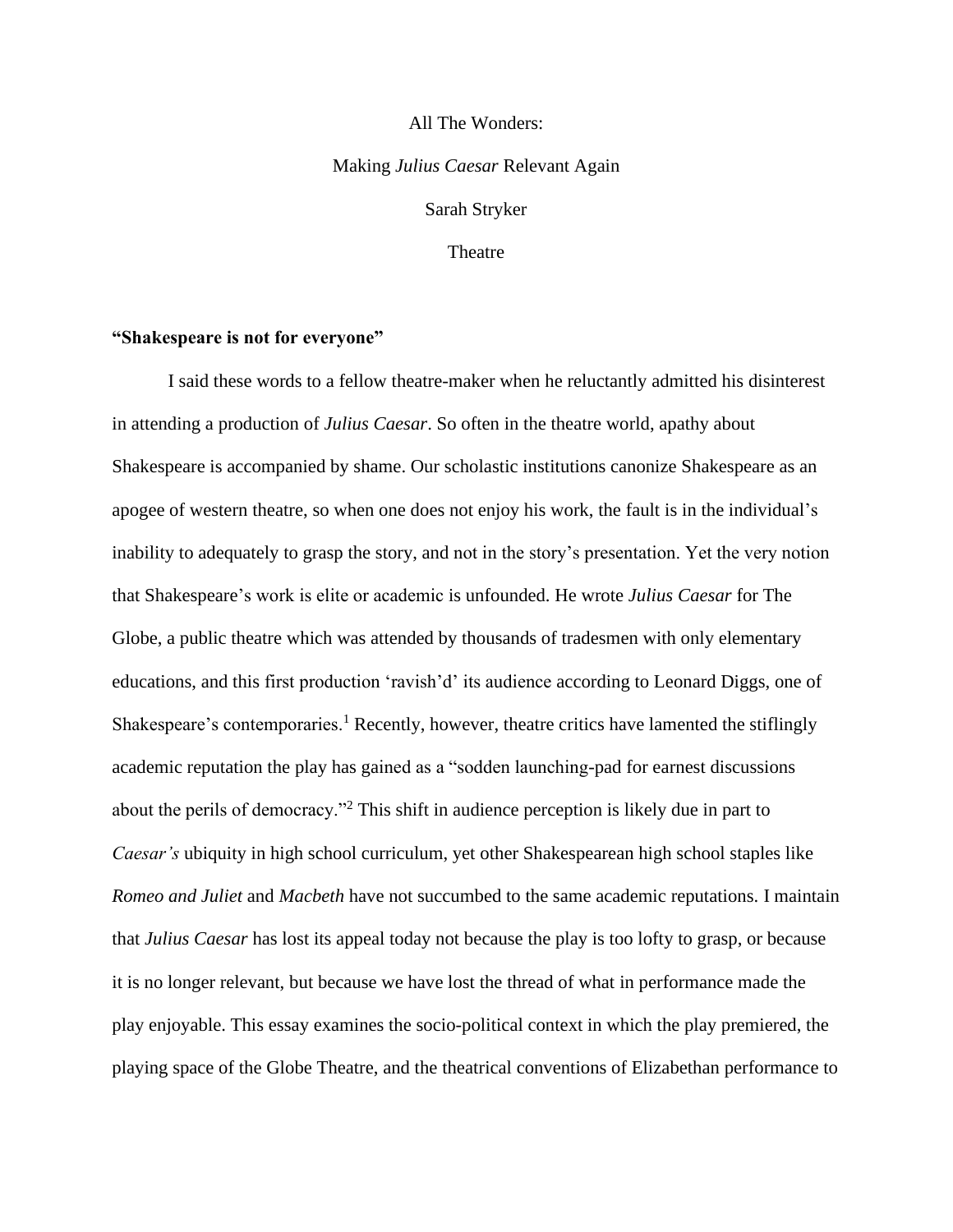demonstrate that what made the Roman tragedy so successful for Elizabethans is not beyond our grasp. Rather, reinstating just a few Early Modern theatre practices can make *Julius Caesar* a successful production.

Using Bert O. States' theory of theatre phenomenology and his exploration of how the the Elizabethan stage affected audience experience, I posit that *Julius Caesar* can be mounted successfully today.<sup>3</sup> My argument analyzes Elizabethan politics, unsuccessful contemporary productions of the play, and the scenic and performance practices of Early Modern theatre to present an argument for restoring Early Modern practices when mounting *Julius Caesar.* I write this paper to encourage contemporary audiences to approach Shakespeare with confidence and to help contemporary theatre makers gain a better understanding of how original performance conventions can bring *Julius Caesar* to life.

#### **The eye sees not itself but by reflection:**

## **Elizabethan Self-Identification with Ancient Rome and the Political Similarities to 21st Century America**

*Julius Caesar* was first staged in 1599, more than sixteen hundred years after the death of its title character in 44 BCE. England in 1599 was undergoing sometimes violent political restructuring as it moved from an absolute monarchy to a parliamentary monarchy and Elizabethans found the story of a republic-turned-dictatorship urgently relevant to the politics of their age. <sup>4</sup> Today, only four hundred and twenty-three years after *Julius Caesar* was written less than a third of the time between Caesar's death and the play's premiere—the story does not carry the same the same weight in the United States, even though we live in a republic which experienced violent populist uprisings within the last five years. Politically speaking,  $21<sup>st</sup>$ Century America resembles the political environment of Rome under Caesar more accurately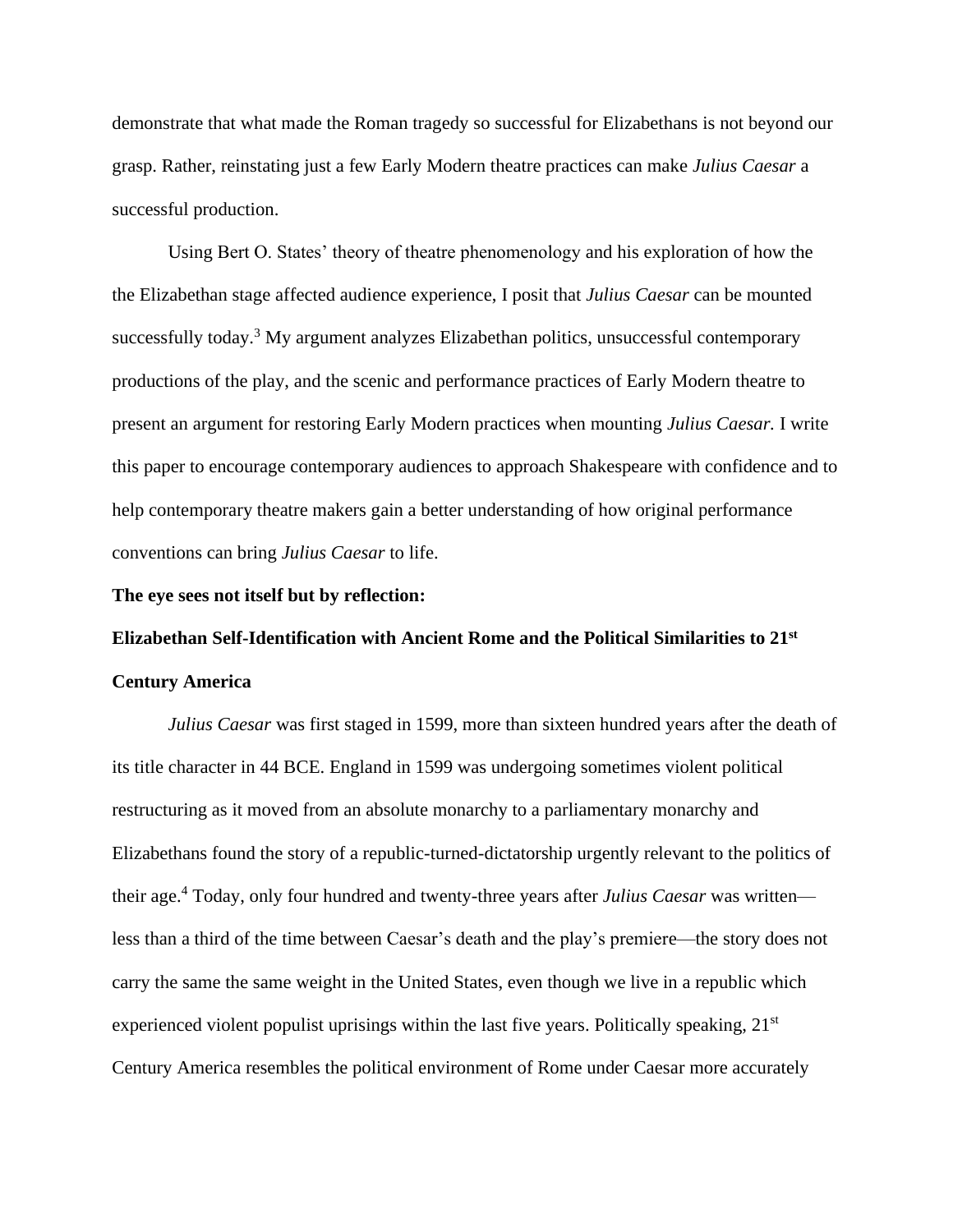than England did under Elizabeth I, so it should follow that we appreciate the play more than Elizabethans did. Yet, somehow the relevance is lost on us. In this section, I demonstrate why *Julius Caesar* was so relevant to Elizabethans, and that the play can be just as relevant to contemporary American audiences today.

In the Elizabethan mind, Ancient Rome was a metaphor for Early Modern England: Rome was a model of civilization, colonization, arts and education and Elizabethans saw themselves as the Roman Empire's natural successors.<sup>5</sup> In 1595, a wildly popular translation of Plutarch's *Lives of the Noble Greeks and Romans* captured the minds of Early Modern Londoners and framed England's success under Elizabeth I as resembling Roman success under Caesar. Elizabethan England showed many of the hallmarks of Roman culture, including both nations' imperial success. Britain's prosperity and national borders grew in the 16<sup>th</sup> Century due to colonization: the arts flourished, urban centers were refined and remodeled, and technology advanced in multiple ways. And the Emperor Julius Caesar became a familiar, yet complex figure to Shakespeare's audience: he was seen as both a symbol of imperial success and a harbinger of despotism.

Despite the high esteem in which Caesar was held, he was occasionally painted as that most dreaded of Elizabethan bugbears, the tyrant, a figure who exceeds the natural bound of his authority and, in pursuit of what suits his own will best, rides roughshod over his people. 6

Elizabethans saw Caesar as majestic, aspirational, imposing, and abusive. The internal incongruities of Caesar reflected Elizabethan's feelings about their monarch. The reign of Elizabeth I,was fraught with religious and political tension resulting in disagreements in the citizenry regarding the limitations of royal power and the importance of popular representation. Elizabeth's reign was marked by peace, prosperity, education, and independence, yet Elizabeth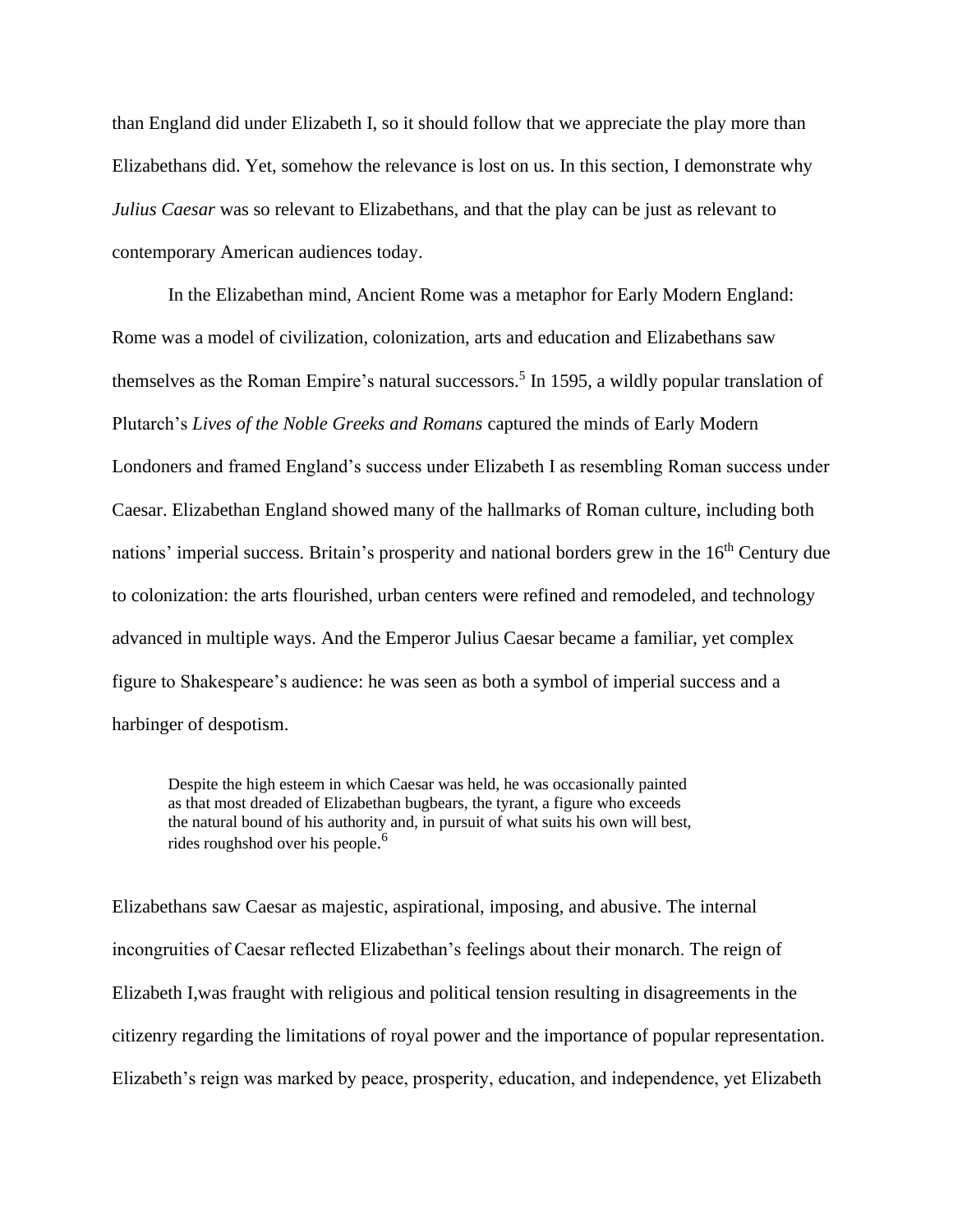herself was a divisive figure. Throughout her lifetime numerous unsuccessful attempts, both domestic and foreign, through marriage, war, and subterfuge, were made to wrest power from Elizabeth. Elizabeth could be, "like Caesar, capricious, dictatorial and ruthless."<sup>7</sup> When Shakespeare wrote *Julius Caesar,* Elizabeth I was nearing the end of her life and her refusal to name an heir caused anxiety within the English court and the common people alike. Despite the economic and political stability English citizens enjoyed under Elizabeth's reign, her strict support of Anglicanism and suppression of other religious practices made her unpopular with many. Despite these challenges, Elizabeth maintained her authority through political savvy, popular support, and religious self-iconography, all while overseeing a flourishing economy and maintaining England's independence from the Catholic Church. Those who found favor under Elizabeth's reign would have rejoiced in her savoir-faire. But for some, Elizabeth's fierce unconventionality was a sign that greater power should be given to Parliament; too much power in the hands of one ruler leads to destruction, no matter how popular that ruler might be. Those who opposed her would have seen her political shrewdness—especially in a woman—as an inappropriate abuse of power. In the eyes of her people Elizabeth, like Caesar, was both a mortal deity and a populist tyrant. It is reasonable to say that some of Shakespeare's audience even considered the moral soundness of violently removing a monarch from power when in the country's best interest; *Julius Caesar* was written six short years before the Gunpowder Plot to assassinate Elizabeth's Scottish successor King James I. Thus, Elizabethans would have seen the Roman political struggle as directly relevant to the future of England; they would have understood the conflict of the story as "deeply rooted in the culture of the day, but also urgent."<sup>8</sup>

Like Elizabethan political struggles, their philosophical debates regarding the nature of human judgement are also relevant today. At the beginning of the 16<sup>th</sup> century, the dominant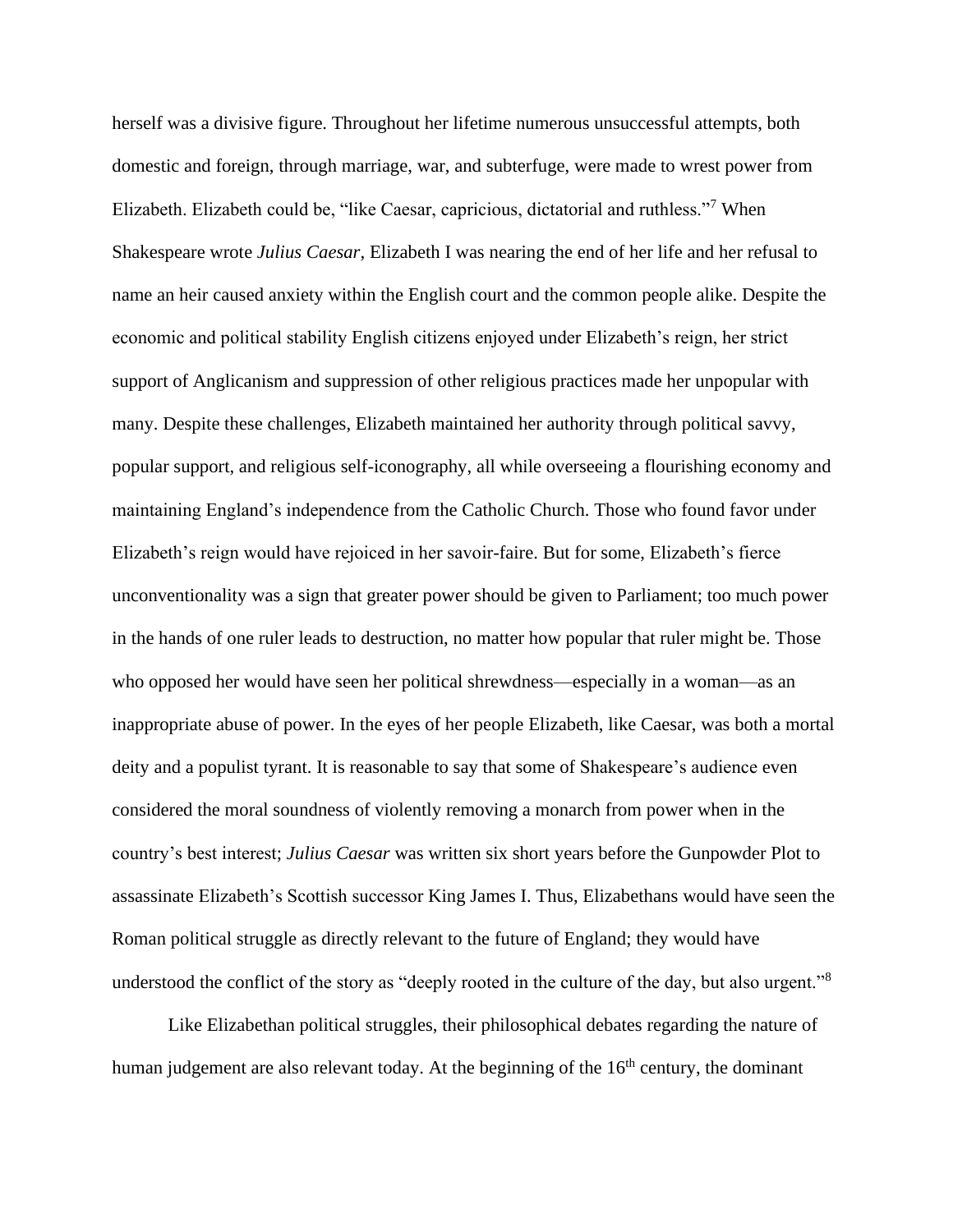ideology sweeping England was Humanism, which envisioned a more ethical society in which humans privileged reason over emotion. By 1599 Elizabethan drama became "itself an object of emotion," as the popular opinion skewed toward emotion as the source of human decision making.<sup>9</sup> The primacy of logic or emotion in human judgement is as hotly debated today in the field of decision science as it was in the  $16<sup>th</sup>$  century theatre. Although we regard ourselves as rational and sensible, the power of emotionally targeted advertising and speechifying has shown us to be more easily swayed by sentiment than we might like to think. Bert O. States argues that theatre is "an act of removing things from a world in which they have become inconspicuous and seeing them anew" and *Julius Caesar* does just that by showing Brutus, a man "with himself at war," whose is persuaded to commit regicide by Cassius and then confounded by the fervent and dramatic arguments of Marc Antony.<sup>10</sup> <sup>11</sup> To Elizabethans, Brutus was the model of the humanist man, endeavoring to act ethically through reason, and tragically confronting the overwhelming power of sentiment in human judgement. To contemporary Americans, Brutus is an ordinary man trying to do the right thing for his country and realizing too late that perception is sometimes more powerful than intention. Anyone who has wished to obliterate outdates systems of corruption and tyranny can understand Brutus' dilemma. We can recall Brutus during election cycles, when reading the news, when acting as ethical consumers.

The socio-political climate in which Shakespeare wrote *Julius Caesar* clearly influenced the success of the production, yet the play is as thematically relevant today as it was when it was written. Contemporary American audiences can find just as much relatable content within the historical tragedy as their Elizabethan predecessors. Politically speaking, twenty-first century America is undergoing socio-political turmoil that is not dissimilar to that of the Elizabethans. Both the English monarchy of the  $16<sup>th</sup>$  Century and the American republic of the  $21<sup>st</sup>$  Century are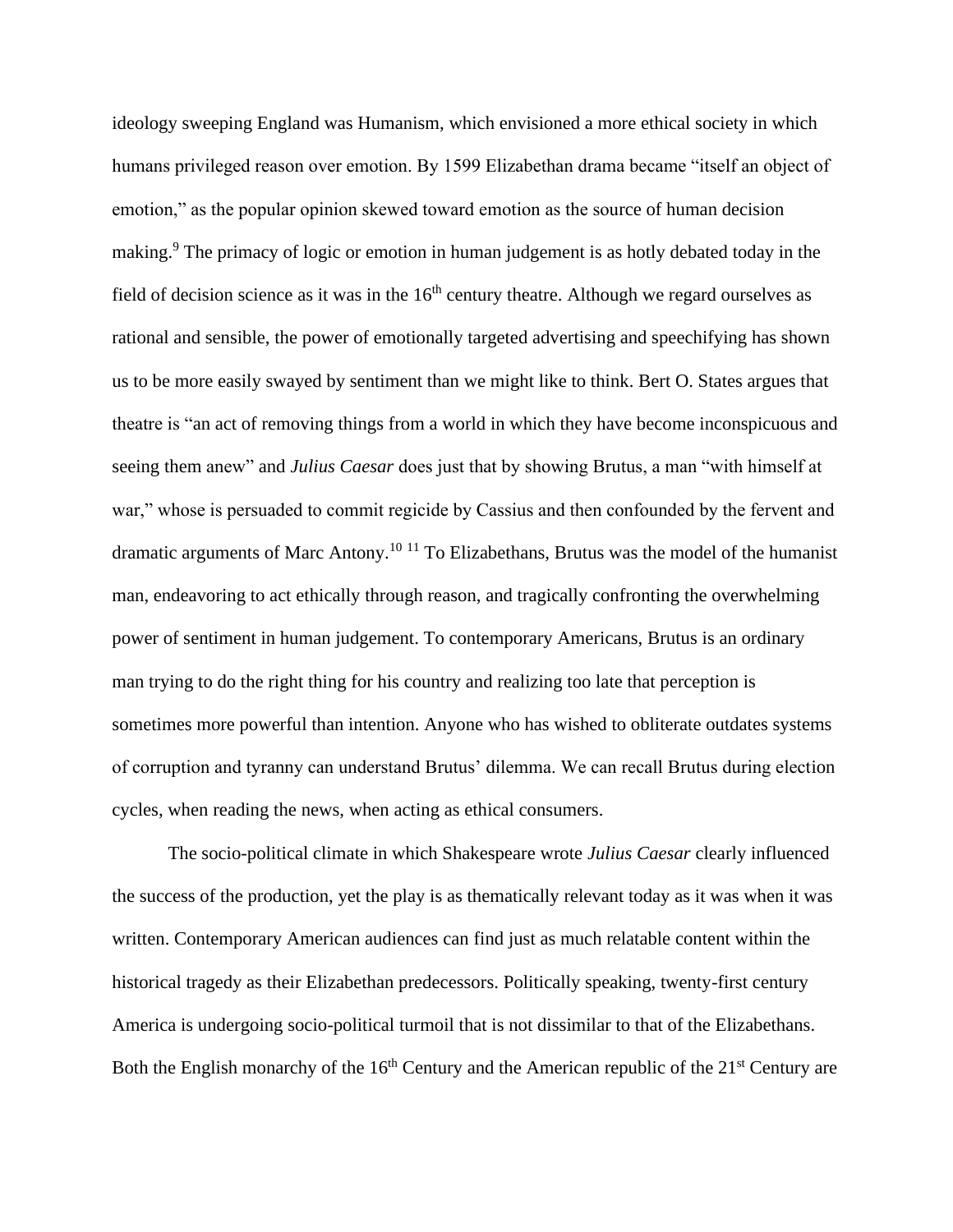characterized by political unrest and debates about reasonable use of power. Our political dilemmas today have less to do with the executive limitations of absolute rulers, and more to do with maintaining justice in our democratic process and trustworthiness in our news sources. Nevertheless, the issues of tyranny, mob mentality, and ethical decision-making are deeply relevant to our current national reality. The Roman Republic of Shakespeare's *Julius Caesar's* resembles twenty-first century America as much as it resembled Elizabethan England, if not more. Contemporary American audiences have as much reason to see ourselves in the characters as Elizabethans did. The difference is not in the relevancy, but in the way contemporary audiences understand the relevancy. The question, then, is how do contemporary stagings of *Julius Caesar* fail to make this relevance clear?

#### **But, for mine own part, it was Roman to me:**

#### **How Contemporary Productions of** *Julius Caesar* **Fail to Translate Today**

After the election of George W. Bush, numerous productions of *Julius Caesar* were staged across Canada, England, and the United States. Yet in 2001 the play was called "a constant theatrical disappointment" by Michael Billington in *The Guardian*. <sup>12</sup> Some sixteen years later, the election of Donald Trump inspired a second flurry of productions, which received greater critical success. Not every review of *Julius Caesar* was overly critical, but none were sparkling. Lyn Gardener of The Guardian called *Julius Caesar* "a play for elderly actors."<sup>13</sup> Meanwhile, Ann Greer of The Washington Post hinted at the collective disinterest in the play and recalling memories of dull high school curriculum by framing her plot synopsis as "the CliffsNotes version." <sup>14</sup> Numerous directors seem convinced that aesthetic changes will make the play successful, which assumes there is something lacking in the text itself. Examples of this include the overt eroticism of David Lan's production at the Young Vic, which infused the play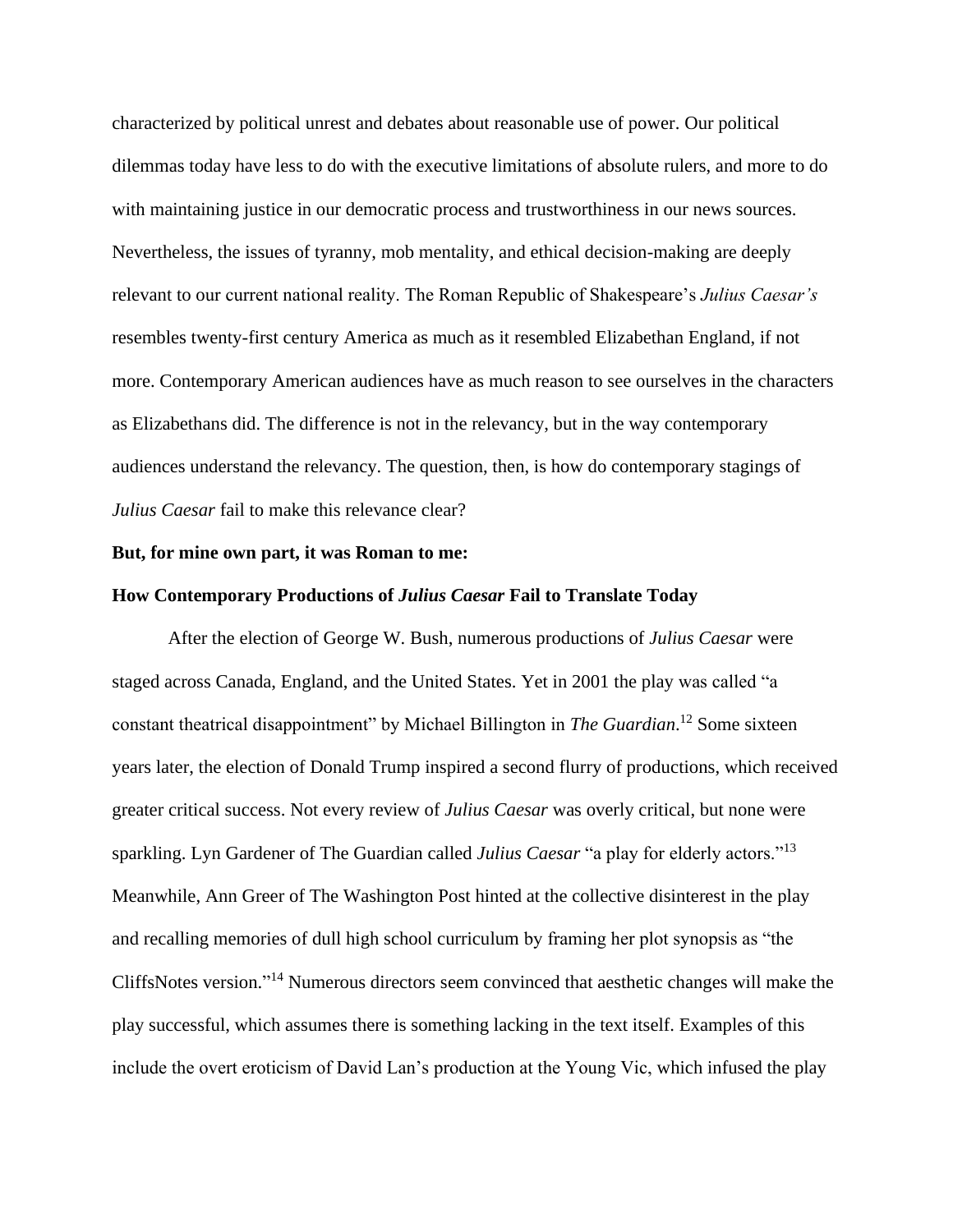with pervasive sexuality and clouded the conspiracy of the story.<sup>15</sup> Or the overt equation of Caesar with fascism in Edward Hall's production at the Royal Shakespeare Company.<sup>16</sup> Some directors even make additions to the script, like Chris Abraham's production at Streetcar Crowsnest which uses radio personalities as a prologue to frame the Lupercal celebrations,<sup>17</sup> or the 1953 Marlon Brando film which includes explanatory quotes from Plutarch's *The Lives of Romans*. <sup>18</sup> Every production seems to have had at least one element that did not work, and many articles mentioned aesthetic or narrative additions which ranged from ineffectual to detrimental. Two reviews mention successful directorial choices: the 2001 Royal Shakespeare Company's production, which makes allusions to the resurgence of fascism in Italy,  $19$  and the 2020 Streetcar Crowsnest production which speaks directly to the global rise of populism but refrains from suggesting to any singular nation.<sup>20</sup> The director of the Folger Theatre production references the 2014 American senate election as the obvious reason to produce *Julius Caesar,* but then makes no reference to the art of political persuasion and instead claims that the play speaks to the fundamental human need for war, which seems only obliquely related to senate elections.<sup>21</sup> Other reviews mention strong performances, weak performances, creative staging, and ineffective costumes, some included well-reasoned accounts of each production's successes and failures, but no critic seemed, as Leonard Diggs would say, ravished.

Many of these contemporary productions applied current theatre conventions to the text, such as the proscenium stage, the darkened theatre, unique and realistic sets, and a stationary and silent audience. These are all theatre practices which contemporary audiences find ordinary and Elizabethans would have found bizarre. I posit that these contemporary theatre conventions are not advancements from the low-tech Early Modern stage but are in fact detrimental to the nature of the Elizabethan storytelling. I posit that there are two fundamental elements required for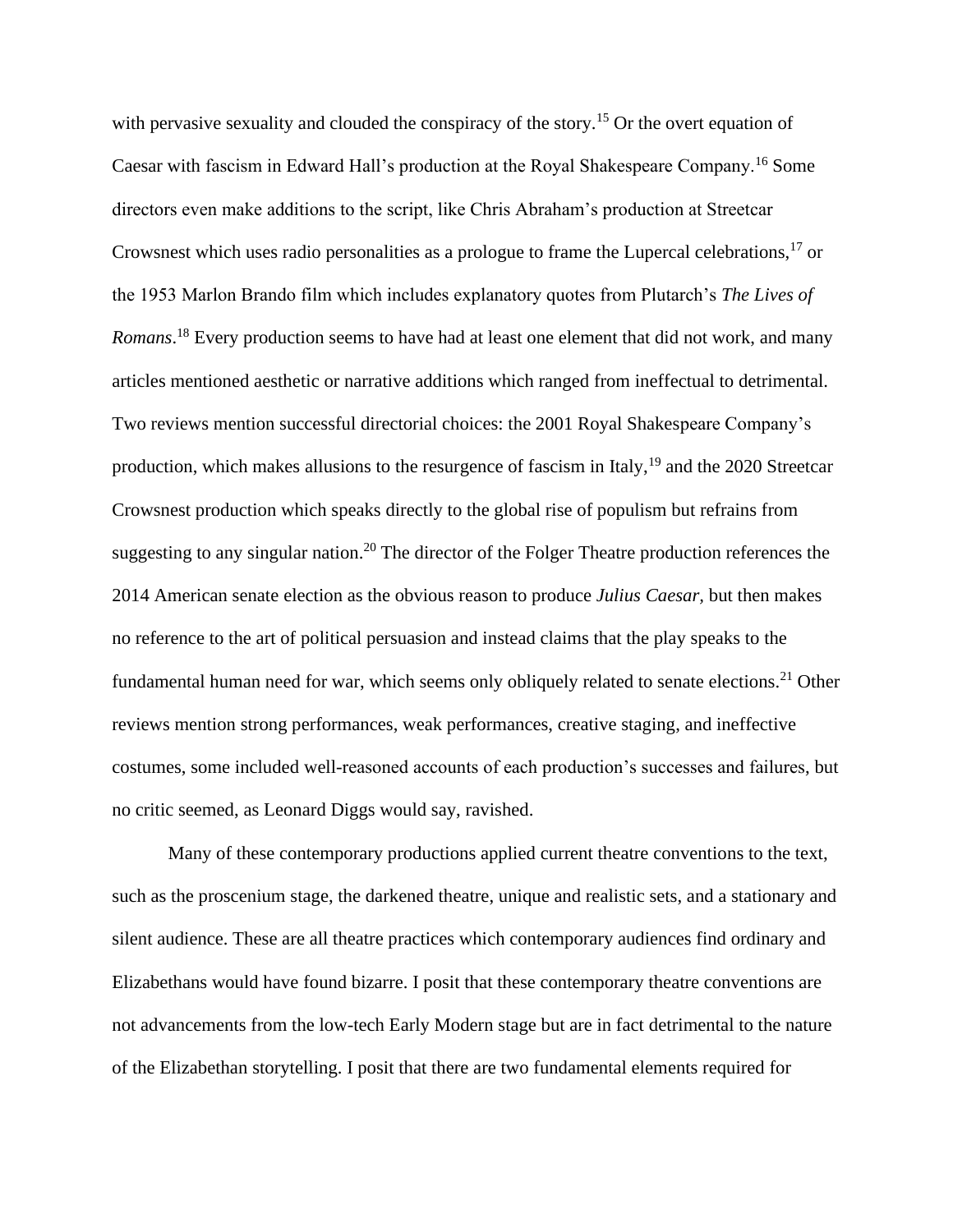effective Early Modern theatre: the first is a neutral stage and the second is open dialogue between the audience and the performers.

#### **Scaena Rasa:**

#### **How the Blank Elizabethan Stage supports the Audience Imagination**

Contemporary audiences are accustomed to intricate sets, lights, and microphones. Nearly every part of today's theatre focuses on maintaining the illusion of the story and generating greater visual spectacle. Moreover, our sets today are highly specific; a Broadway company could not stage a production of *Wicked* on the set of *Legally Blonde,* no matter how interesting the results might be. This was not so for Elizabethan audiences, whose stages were bare, neutral, and nearly interchangeable between playhouses. Far from detracting from the theatrical experience, this simplicity added to the enjoyment for Elizabethans. The blank stage removes all distractions and gives space for the important ideas in the play to resonate. Additionally, it prompts the audience to engage imaginatively *with* actors; what the actors pretend to see, the audience pretends to see, which creates a richer relationship between performers and listeners. In other words, the blank stage creates an interactive environment in which actors and audience each share an active role in the storytelling.

In *Early Modern visual-verbal esoteric imagery and the theatre*, Svenn-Arve Myklebost argues that the Elizabethan theatre experience was characterized by the stimulation of both the intellect and the imagination.<sup>22</sup> Storytelling arts in general activate the imagination in some respect, but contemporary theatre works far harder to maintain our suspension of disbelief for us than did Elizabethan theatre. In illustrating the internal experience Elizabethans had when watching *Julius Caesar,* I will draw heavily from the theoretical framework of phenomenology, particularly the second chapter in Bert O. States' book *Great Reckonings in Little Rooms,* which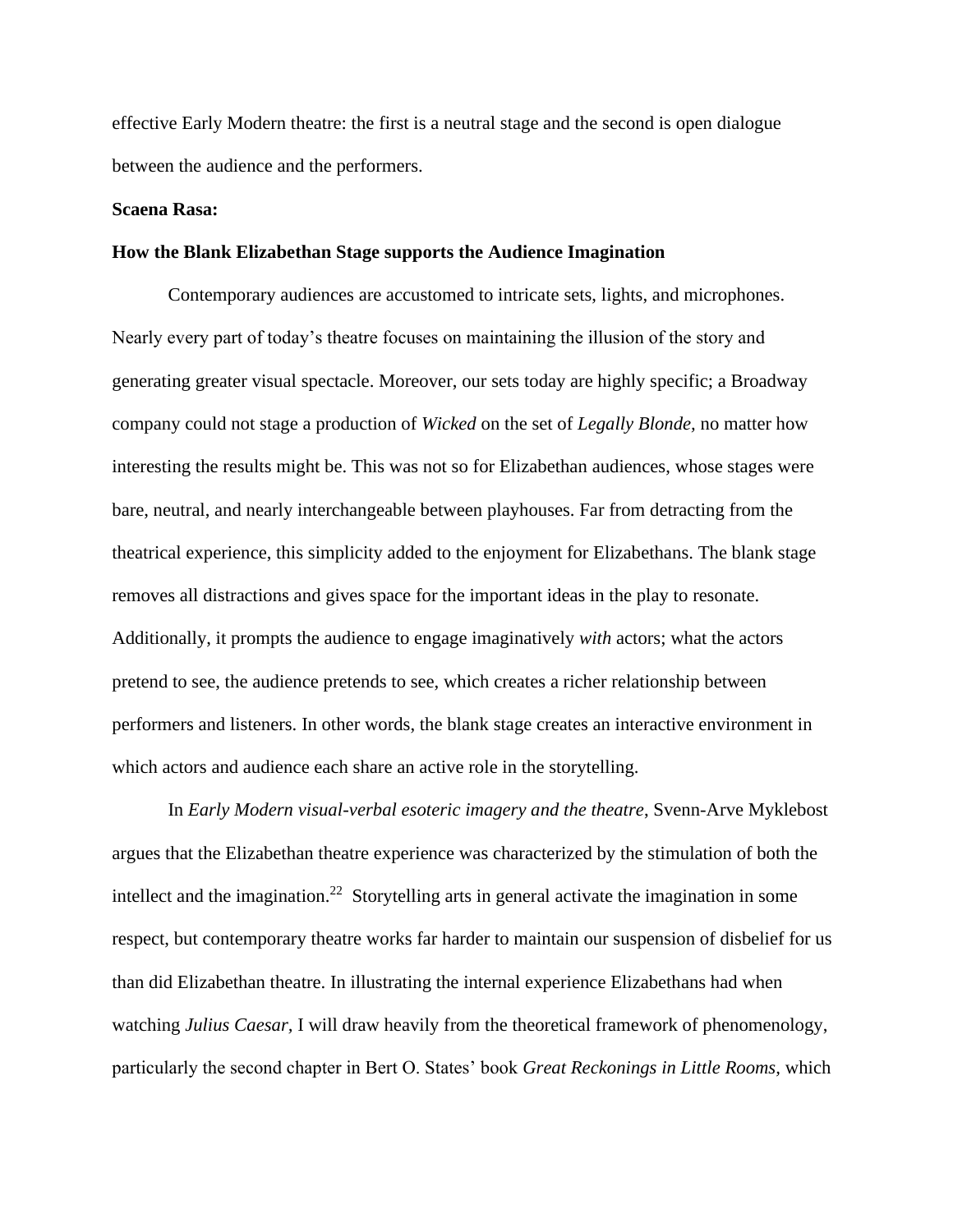is titled *The Scenic Illusion: Shakespeare and Naturalism*. In this chapter, States explores how theatrical objects and occurrences were perceived on the Elizabethan stage. He argues that the Elizabethan convention of the bare stage allows the evocative language space to breathe and do its work. By contrast, theatre sets which approach realism distract the listener from the images in the words and result in a muddled sensory experience.

The 1953 film production of *Julius Caesar,* starring Marlon Brando, offers an excellent example of this phenomenon.<sup>23</sup> In Act 5 Scene 3, Cassius and his men, exhausted by battle, retreat up a hill to observe troops in the distance. Cassius asks Titinius to ride toward the troops and observe whether they are friends or foes. He then asks Pindarus to watch Titinius' progress from a nearby hilltop. Within some six lines following Titinius' exit, Pindarus observes he is taken by the enemy troops. The film stages this scene on a real cliff-face, too steep, high, and rocky for a horse to be nearby. The naturalism makes the lines utterly implausible; Titinius could not have reached the horse in six lines, much less come so near the enemy as to be taken. What seems like an enhancement of the story—a realistic setting—is actually a detriment. The setting offers us a highly believable illusion, but when its realism proves too rigid to support the text, it plunges us into the painful realization that we are watching a play.

By contrast, a platform stage allows listeners construct the landscape in their own minds, editing it instantly to accommodate the story. There are no elements of distraction, no concrete realities to disagree with the dialogue. On The Globe stage, there was often included a ladder which would have been named and used in numerous metaphorical and literal ways. In this scene, it is likely that Pindarus climbed this to suggest a hillside.<sup>24</sup> This plants the story squarely in the imagination, where metaphor guides thought. Thus, the blank stage merely suggests the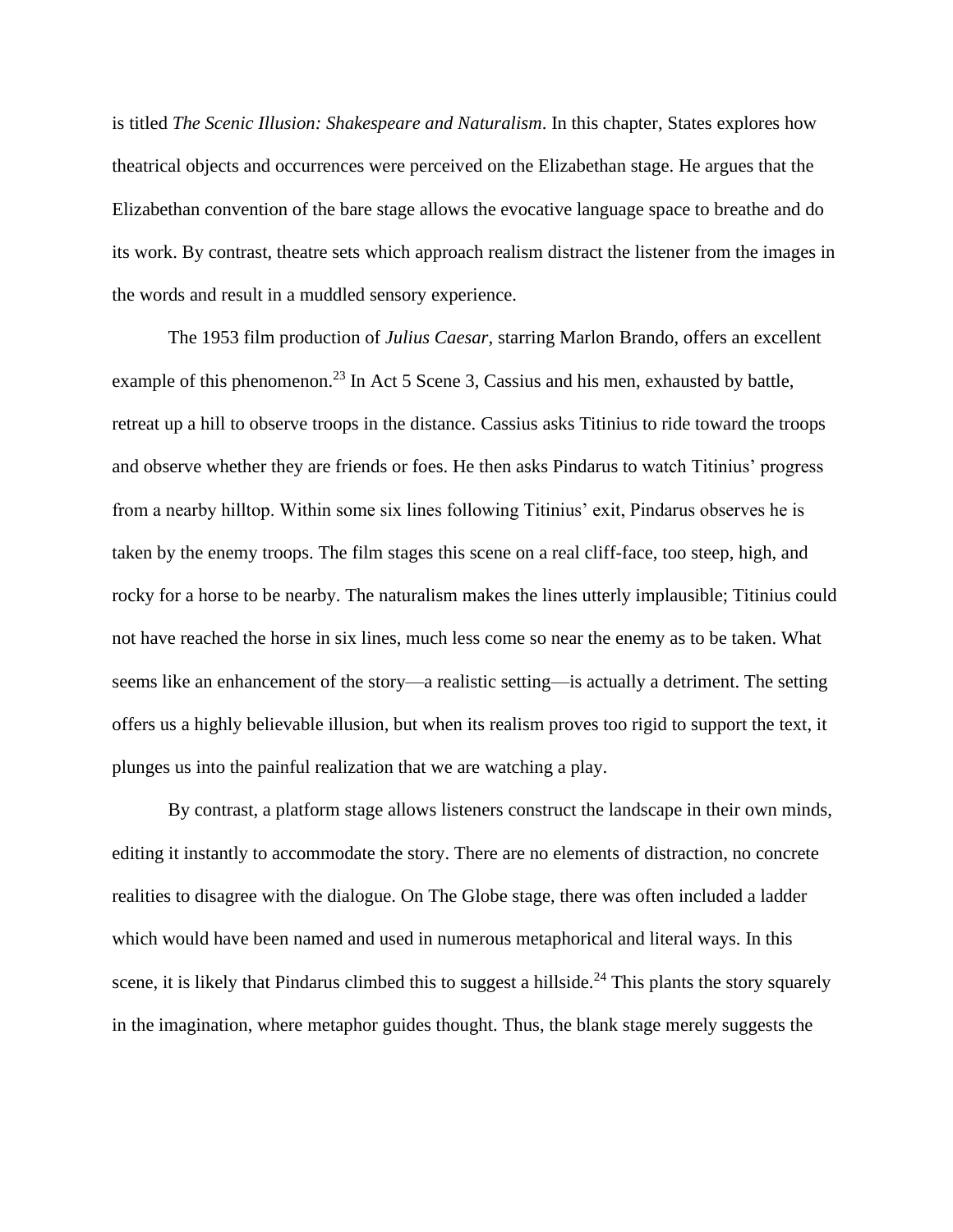physical space of the story, which gives audiences the freedom to imagine hillsides, palaces, forums, and cities more beautiful and vivid than any set designer could create.

States' argument demonstrates that when a play asks us to imagine the world drawn by the images in the words, it has not pointed to a deficit in the presentation of the story, but rather given us the images of the world "in the only form this theatre requires."<sup>25</sup> The blankness of the Elizabethan stage is not a flaw to be overlooked, but a playground for an essential feature of Elizabethan storytelling: the audience's imagination. The blank stage creates an intimate relationship between actor and audience by encouraging simultaneous imagination. But there is another method by which Shakespearean theatre pulls its audience into the story: the performance style.

#### **Lend Me Your Ears:**

#### **How Direct Address Brings Shakespeare's Story to Life**

Contemporary acting is shaped by the theories of Konstantin Stanislavsky, whose acting method was largely shaped by the conventions of Naturalism, an aesthetic preference which privileged any artwork that created and maintained a highly convincing illusion of reality. Stanislavsky's system treats all texts, classical or contemporary, through this lens.<sup>26</sup> One fundamental element of Naturalism is the theatrical fourth wall, the imaginary barrier which prevents the actors from knowing that they are being watched. This device keeps the world of the stage separate from the world of the spectators and casts the audience as passive onlookers rather than active participants in the drama. But Shakespeare did not write his plays to work under Naturalistic performance conditions of a darkened theatre, a quiet audience, or a realistic set. He wrote for very different conditions, and therefore the plays require a very different performance style.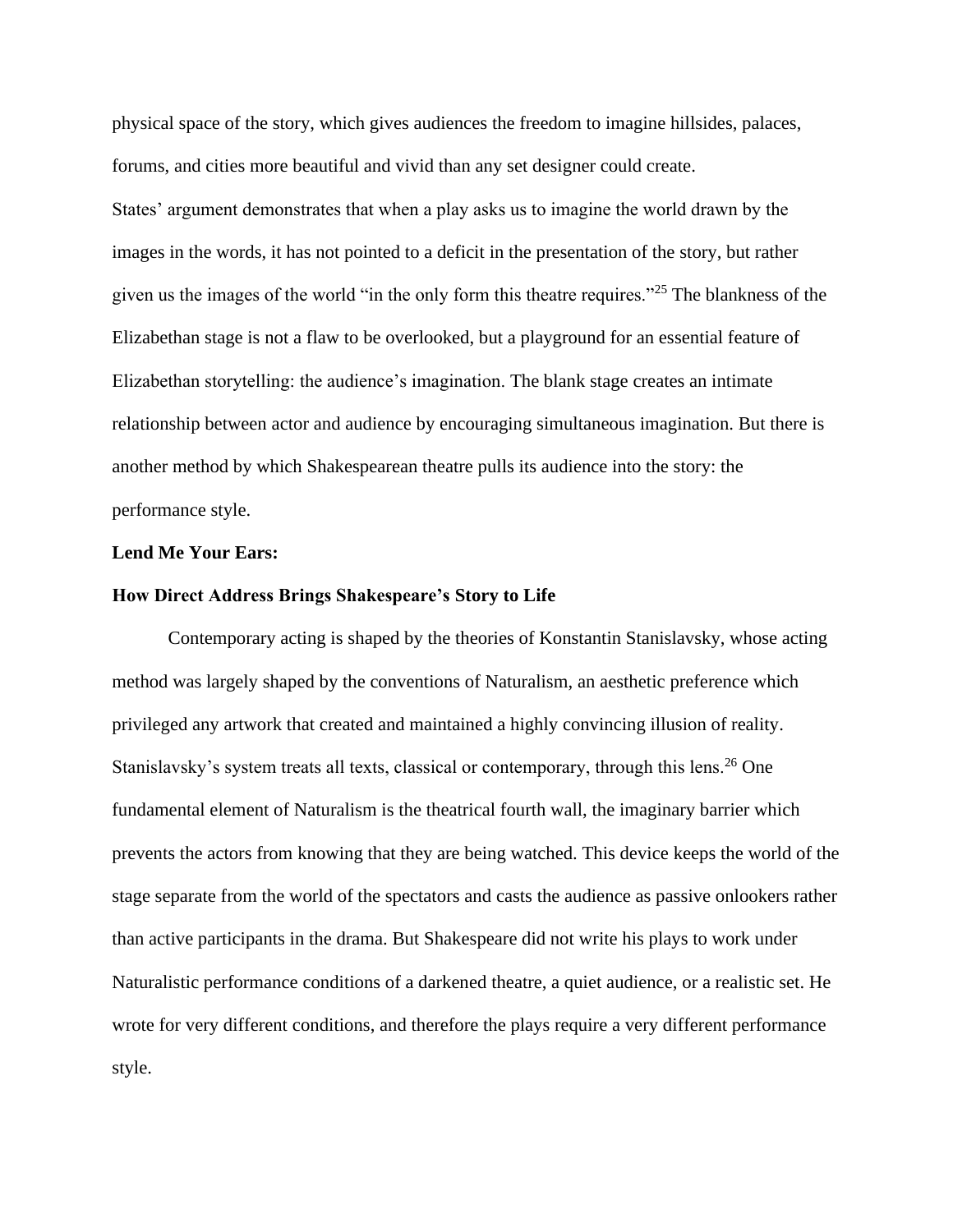Shakespeare wrote *Julius Caesar* for The Globe Theatre, a public playhouse which at the time accommodated roughly 3,000 people—due to health and safety codes, The Globe today accommodates only half this number despite occupying the same square footage. To provide sufficient light to see the play, the theatre had no roof in the center. Under the open sky, much of the audience stood during the performance, with only the wealthiest patrons sitting in the balconies. Under these conditions, it is not nearly so easy to lose oneself in the reality of the story as it is while seated in a darkened, comfortable theatre. The actors could see the audience as well as the audience could see the actors, and this mutual visibility is the foundation of an essential Shakespearean performance convention: audience involvement.

Bill Kincaid, Margie Pignataro, and Peter Johnson have identified three types of dramatic speech which guide audience involvement, and which used liberally create a more engaging audience experience. They are direct address, soliloquy, and asides.<sup>27</sup> Soliloquy functions like a spoken diary entry; soliloquies occur when characters are alone onstage and reveal their innermost thoughts. However, the audience is not addressed directly during a soliloquy, so the fourth wall illusion is somewhat maintained. Think of a moment in a mockumentary like *The Office* in which a character believes they are in private, but the cameras are actually capturing their behavior. An aside, by contrast, occurs when characters are together onstage, but for just a moment only one character addressed the audience. In the world of *The Office,* think of a character looking directly into the camera during a moment of extreme tension and rolling their eyes*.* It clues the audience in on the characters' inner thoughts and motivations, but simultaneously acknowledges the proximity of the other performers. It peeks through the fourth wall while not fully breaking the action of the scene. By contrast, direct address completely breaks the fourth wall; it not only acknowledged the audience's presence, it almost demands a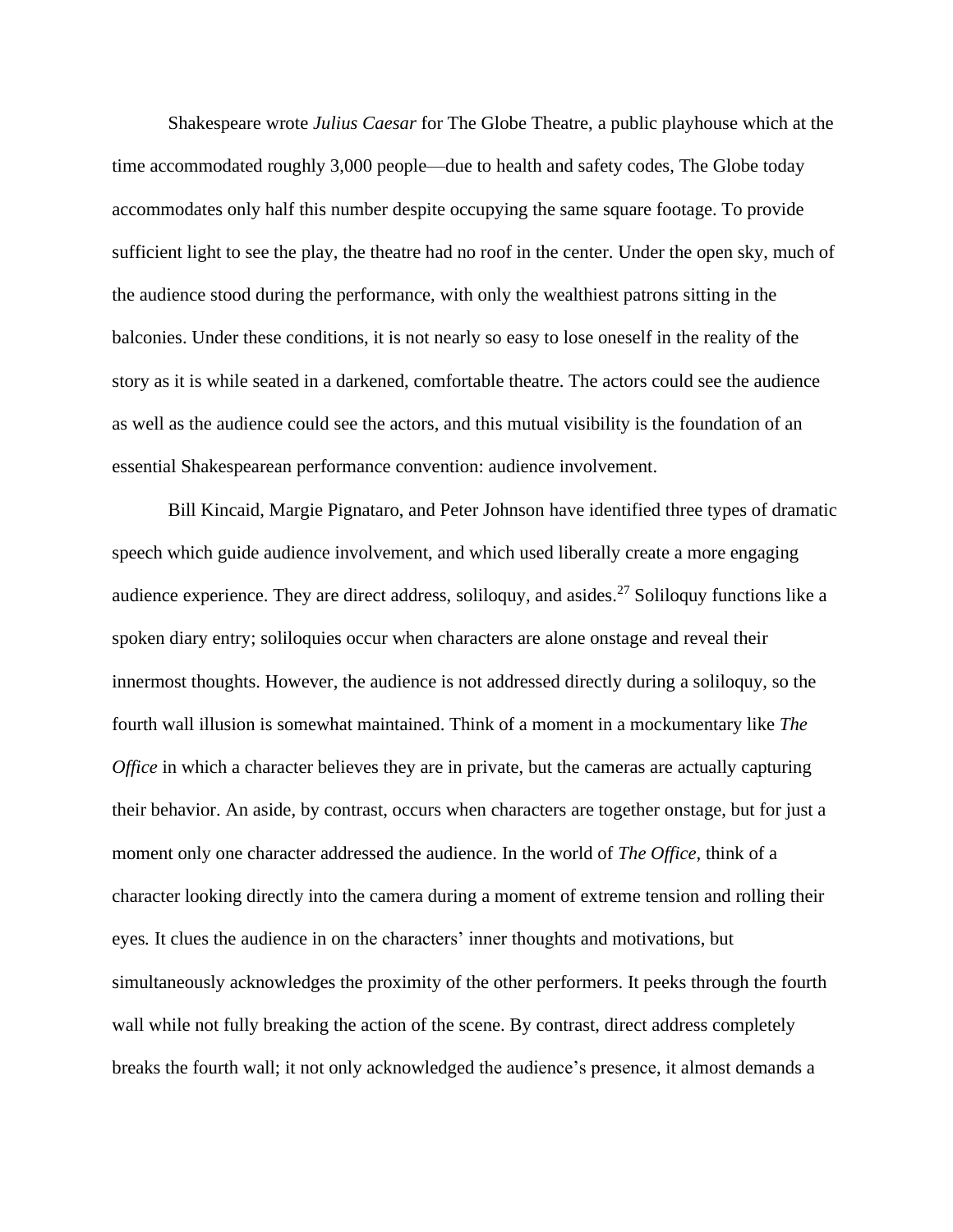response from them. It is like a talking head moment in *The Office*, in which a character does a private interview speaking directly to the film makers. It turns the audience "from a passive listener into a verbal *actor*."<sup>28</sup> Audiences today are less apt to give a spectrum of responses than were Shakespeare's audiences; laughter is our most common response, perhaps due to standup comedy being our shared reference for direct address. Shakespeare's crowds, however, would have also booed and hissed at the villains, or even shouted lewd phrases at some of the lovers, depending on the context.<sup>29</sup> Any performer can confirm that an active, talkative, rowdy audience can be a liability during a performance. Shakespeare knew that he could not expect his standing and well-lit audiences to be docile and polite, unlike the seated and darkened contemporary audiences. Therefore, he took this liability and wrote directly to them in order to keep them engaged. This element of engagement in the play is vital to making *Julius Caesar* a successful story.

Yet direct address is very frequently excluded from contemporary stagings of *Julius Caesar*, despite it having been well-documented as a feature of Shakespearean plays and a theatrical device used since ancient Greece. In my own experience as a Shakespearean actor, I have attended and performed in many productions which resist employing direct address, aside, and even soliloquy. Actors are sometimes directed to give asides to other actors, sometimes they are directed to write a letter instead of speaking in direct address, and in some movies soliloquy becomes voiceover. There are many reasons that contemporary theatre-makers might make these missteps. Perhaps contemporary directors fear that today's audience will not participate the way Shakespeare's would have. Perhaps their predilections for Naturalism are threatened by bringing the audience so close. Perhaps it begs too much intimacy and heat and vulnerability between the performers and the viewers. Perhaps they subconsciously know that "insult can become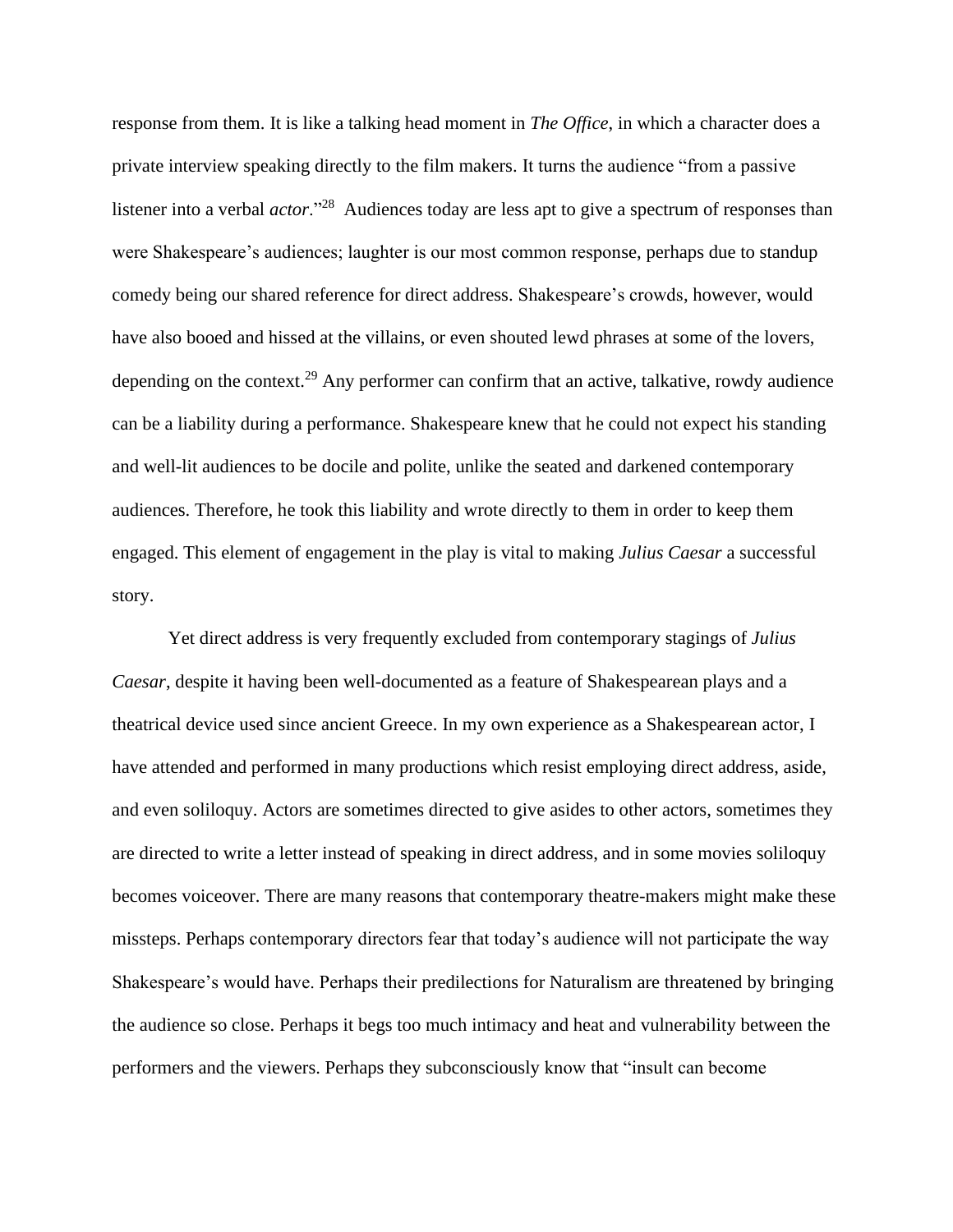unavoidable when an audience is fearless about participating."<sup>30</sup> Perhaps they simply do not know about Early Modern performance conventions. Whatever the cause, stripping direct address, aside, and soliloquy from Shakespeare fatally reinforces the barrier between the players and spectators; it leaves the audience out of the fun. Thus, by failing to perform the plays as they require, contemporary theatre makers produce Shakespearean works which disconnect audiences from the action rather than directly engaging them. Taking advantage of direct address and asides whenever possible repeatedly breaks the fourth wall lets the audience feel like insiders in the drama. Shakespeare astutely peppered these moments of engagement throughout his plays, perhaps because he realized our capacity for disengagement when we are not called on to participate.

Not only does direct address keep the audience engaged in the story, it also eliminates seemingly impossible problems with the script that Naturalism could not begin to solve. One such problem in *Julius Caesar* is the impossibility of staging a mob of Roman citizens. We have no record of precisely how Shakespeare staged the first production of *Julius Caesar*, but we do know that many of his plays, especially the heavier and denser plays like the histories and the tragedies, feature prologues in on preceding the first scene. Shakespeare likely utilized direct address in his more serious and complex stories because it immediately establishes a relationship with the audience. *Julius Caesar,* which is both a history and a tragedy, features in its first scene two tribunals, Flavius and Murellus, berating a mob of Roman tradesman for celebrating in the Lupercal festival instead of working. Onstage, the mob is sometimes imagined in the wings, with the tribunals looking off stage right and stage left. In the 1953 film, the mob is composed of thousands of extras. Neither of these choices is particularly impactful because both stagings direct the attention of Flavius and Murellus away from the audience. Based on Shakespeare's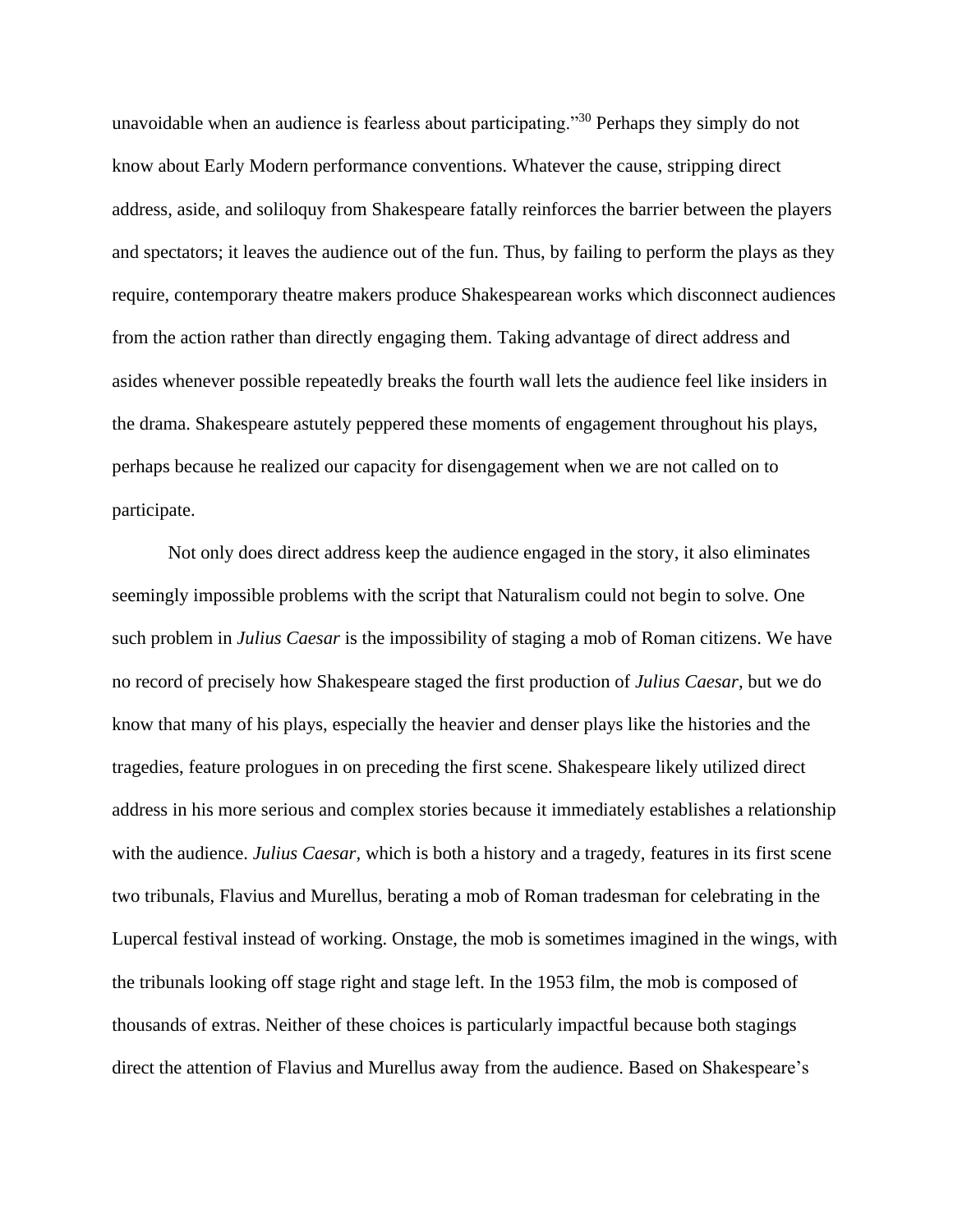penchant for direct address, I think it is likely that in the original staging, the mob scene was played *by* the audience. If the opening line of *Julius Caesar*, "Hence! Home you idle creatures, get you home!" was directed at an Elizabethan audience, they would doubtless have understood that they were part of the game.<sup>31</sup> In the Globe Theatre, especially, the audience would have been composed of tradesmen who were enjoying an afternoon of idleness instead of working. If the audience is treated like a scene partner, a delightful element of ironic metatheatre is awakened; the audience is performing their theatrical duty by shirking the day's labors. Humor is not the only effect which comes from this use of direct address. It also communicates to the audience that they *are* Rome, and it is their good opinion that Brutus and Antony vie for after Caesar's death. Direct address is essential to engaging the audience of *Julius Caesar* successfully: the metatheatrical humor excites them, but more importantly it positions them in their essential role as the populace of Rome.

Careful examination of the themes of the play indicate that Shakespeare's intention was to position the audience as active participants in the story; Shakespeare wrote *Julius Caesar* to be a tug-of-war between reason and emotion played out in the arena of politics. Brutus conspires against Caesar to protect the common people against populist tyranny, yet his actions go horribly awry when he fails to effectively argue his case before the Roman masses. Brutus' fatal flaw comes from his preference for reason and stoicism, which eventually causes the people of Rome to turn against him in favor of the far more emotional and politically shrewd Marc Antony. If we enter the play already believing Caesar is a tyrant, Cassius' fine arguments will seem obvious and redundant. If, instead, the audience are primed to love Caesar because the direct address tells them so, then they can witness the persuasive power of Cassius' argument to assassinate Caesar. Direct address in *Julius Caesar* makes the moral questions in the play come alive in the hearts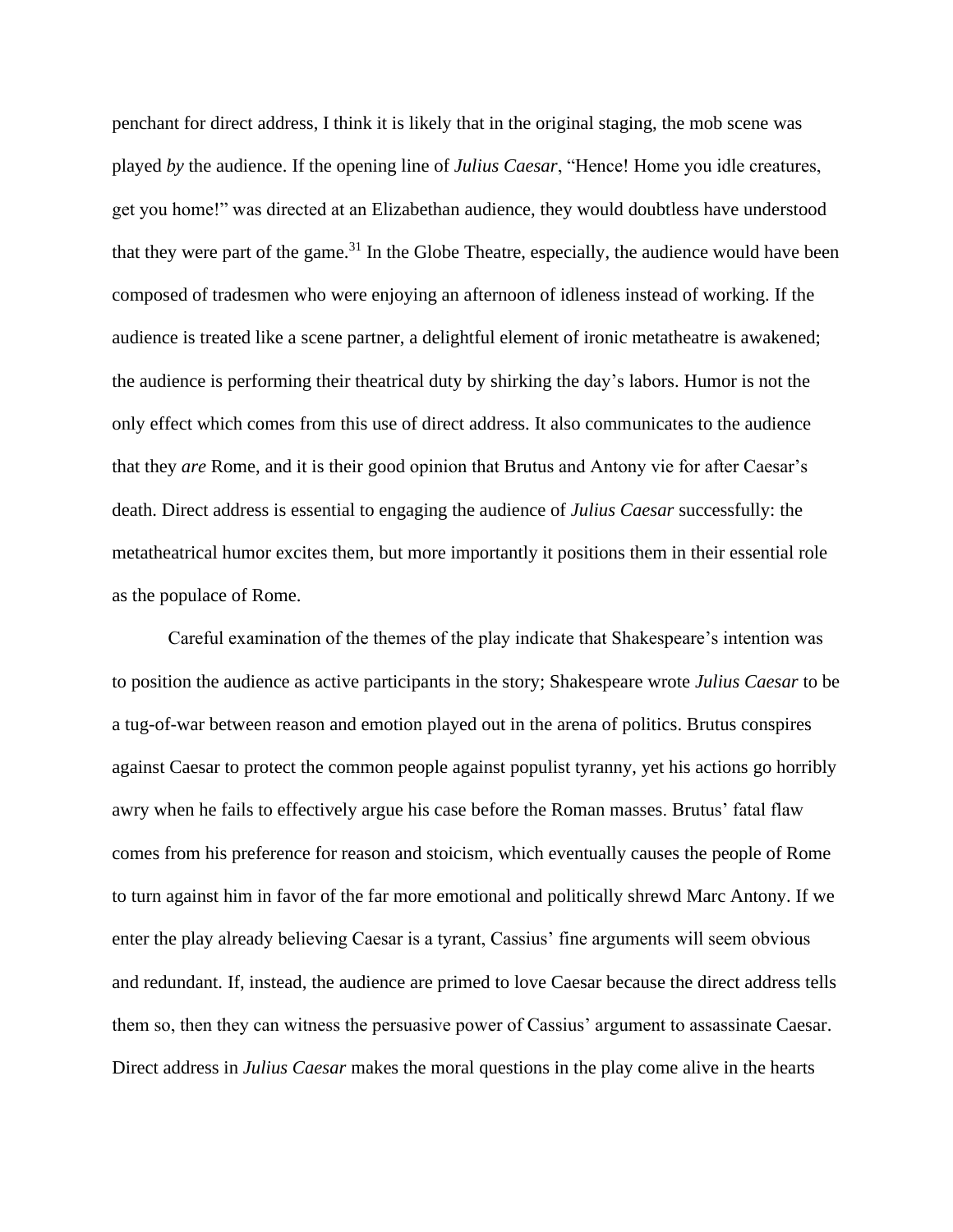and minds of the audience. If the audience are the people of Rome, then it is their struggle to choose between Brutus and Antony, between reason and emotion, that gives the play power. Brutus and Antony speak directly to the audience because it is their minds and hearts that are at stake. To strip *Julius Caesar* of direct address is to deprive the audience of their role in the story, and to lose the intended effect of the play.

#### **There is a tide in the affairs of men:**

#### *Julius Caesar***'s Relevance Today**

Today, *Julius Caesar* is widely regarded as archaic and troublesome to stage. We seem to feel that the play must be *made to work*; that the content must be explained in full before the play begins, or the story must be reskinned for a younger audience. Yet, the story of Brutus and Caesar is as relevant to contemporary American audiences as it was to Elizabethans. Fault lies not in the play, but in how contemporary productions translate the play from page to stage. I do not argue that productions of *Julius Caesar* must perform the play exactly as the Elizabethans did—on the contrary, I believe changes and additions are part of the joy of creating theatre. Rather, I argue that contemporary productions of *Julius Caesar* can rediscover the elements of fun and imagination integral to the success of the play by utilizing two Early Modern performance conventions: a playing space which allows imagination and metaphor to flourish and an engaged relationship between audience and actors founded on direct address. The moments of joy and wonder generated by these two theatre conventions make the story more effective than any 21st century additions could. The Roman citizens in *Julius Caesar* face many of the socio-political dilemmas American audiences face today, yet they have only the voices of Caesar, Brutus, and Antony vying for their loyalty. They had only one tyrant to dethrone, only one cult-of-personality to uphold or upend. By comparison, the people of 2022 are inundated by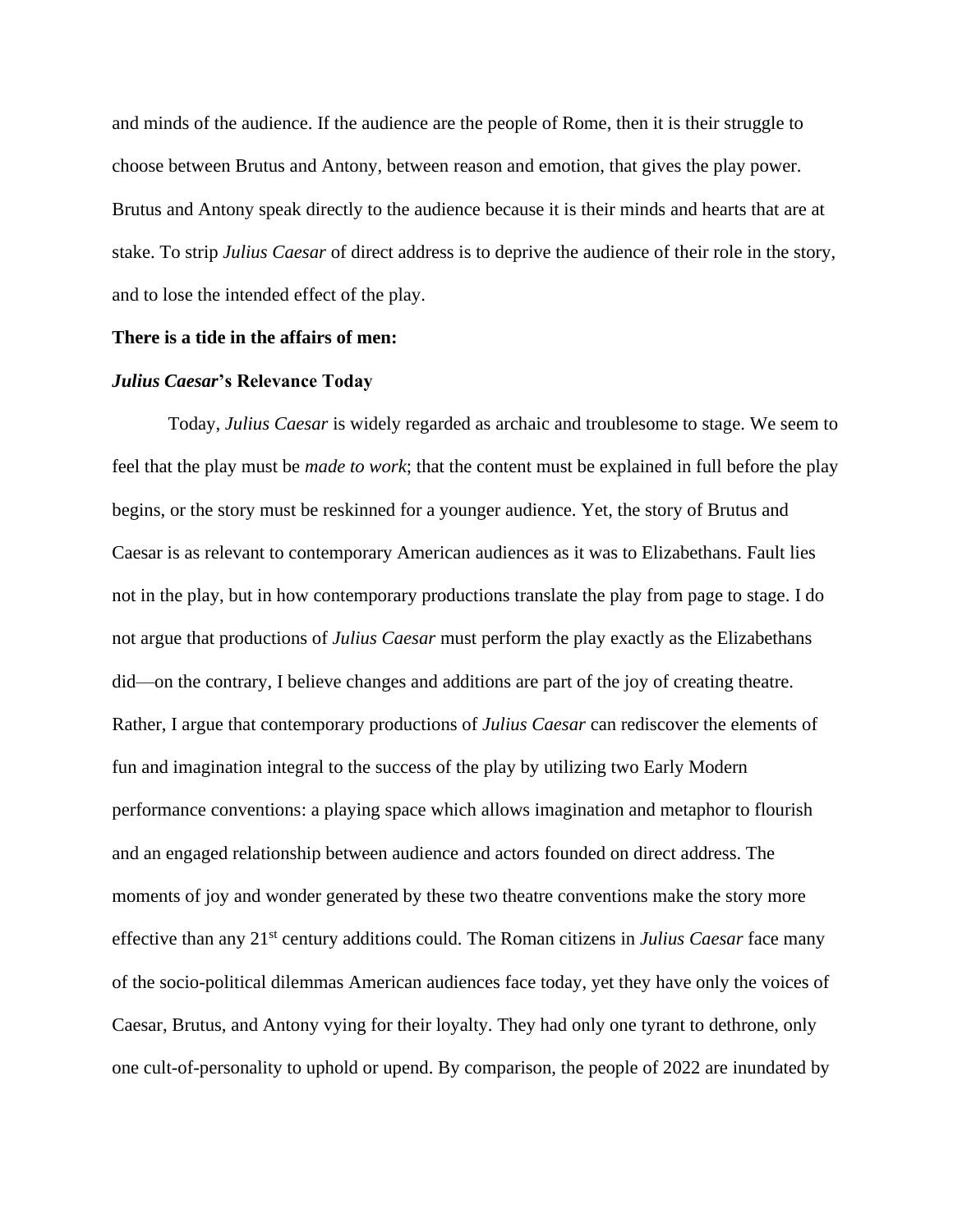argument, accusation, rhetoric, narcissism, and even megalomania in our leadership and in ourselves. It is urgent that we recognize how to effectively stage this play because its themes are just as topical and urgent as they were when Shakespeare wrote them. I write this paper to encourage theatre makers to approach this play not as a dusty example of poetry and rhetoric, but as a living story which speaks to matters contemporary and timeless. We can better understand ourselves through stories, as Brutus tells us, "the eye sees not itself but by reflection."<sup>32</sup> If we can see ourselves in this story of persuasion, betrayal, reason, pathos and regret, then we can better understand the struggle to make moral choices in the face of uncertain truth.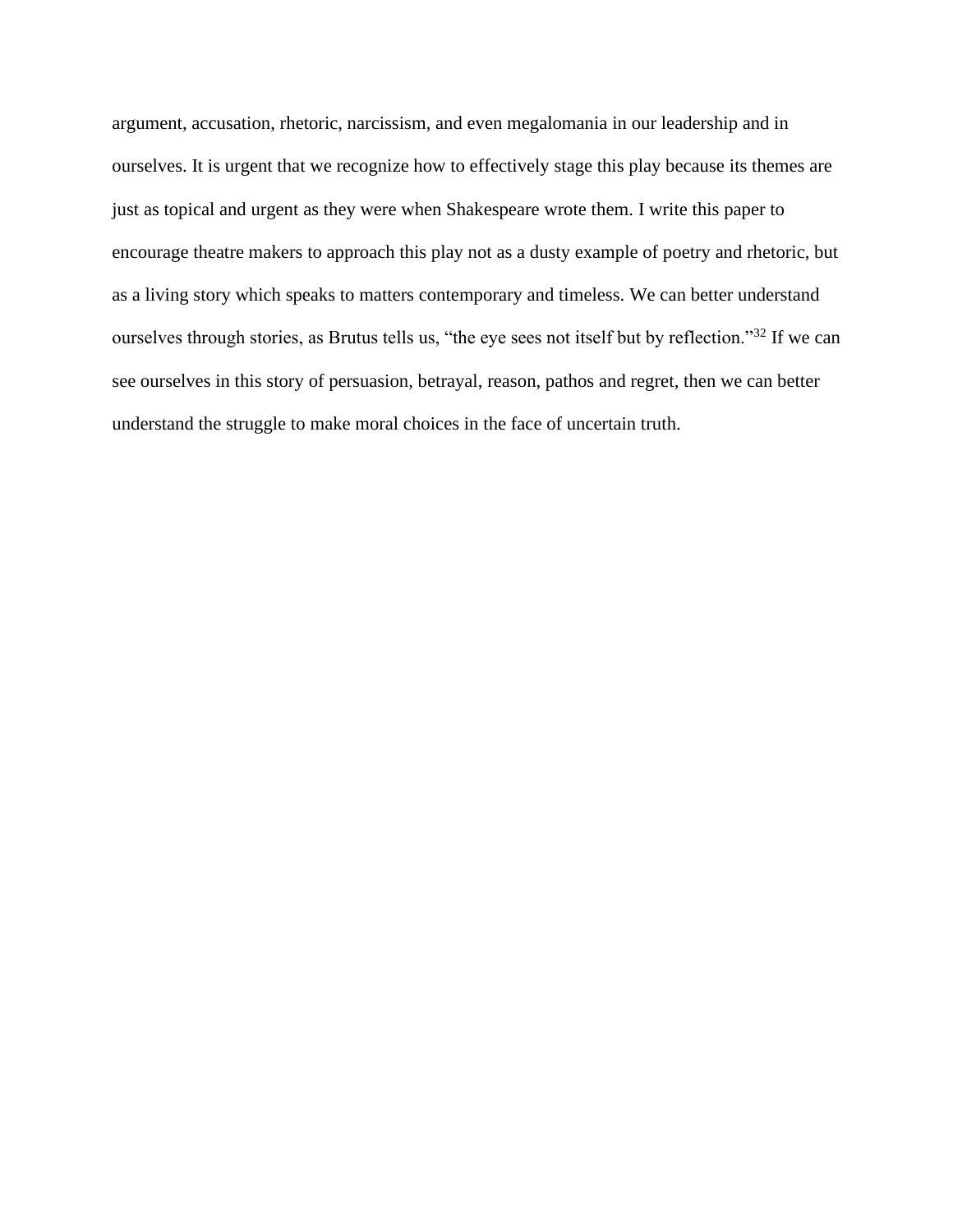Hartley, Andrew James. *Caesar: A Critical Reader* 4

- Hartley, Andrew James. *Caesar: A Critical Reader* 6
- Hartley, Andrew James. *Caesar: A Critical Reader* 6
- Kent Cartwright. *Theatre and Humanism : English Drama in the Sixteenth Century*. Cambridge: Cambridge University Press, 1999. 1
- States, Bert O. *Great Reckonings* 22

eds (Washington, DC: Folger Shakespeare Library, n.d.), accessed April 14, 2022. 1.2.52

 Billington, Michael. "Julius Caesar: Royal Shakespeare Theatre, Stratford-upon-Avon" *The Guardian*. London, (July 28, 2001).

- Gardener, Lyn. "Pecs and Violence" *The Guardian* London. (September 20, 2000).
- Gardener, Lyn. *The Guardian*
- Billington, Michael. *The Guardian*
- Nestruck, J. Kelly. *The Globe and Mail*
- Mankiewicz, Joseph L. Metro-Goldwyn-Mayer
- Billington, Michael. *The Guardian*

 Nestruck, J. Kelly. "Crow's Theatre Gives Us Julius Caesar for Another Terrible Era." *The Globe and Mail*. (January 16, 2020).

Greer, Ann. "'Julius Cesar' at Folger Theatre" *The Washington Post*. (November 7, 2014).

 Myklebost Svenn-Arve. "Early Modern visual-verbal esoteric imagery and the theatre: *Julius Caesar* 1.3." *Nordic Journal of English Studies.* 2018. 5

Mankiewicz, Joseph L., director. *Julius Caesar*. Metro-Goldwyn-Mayer 1953. 1 hr., 41 min.

<sup>24</sup> Stern, Tiffany. "This Wide and Universal Theatre: The Theatre as Prop in Shakespeare's Metadrama,"

in *Shakespeare's Theatres and the Effects of Performance*, ed. Farah Karim-Cooper and Tiffany Stern (New York: Bloomsbury, 2013), 28

States, Bert O. *Great Reckonings* 55

 Gordon, Mel, and Lang, Anthony F, Jr. *Stanislavsky in America: An Actor's Workbook*. (London: Taylor & Francis Group, 2009), P 10

 Kincaid, Bill, Pignataro, Margie and Johnson, Peter. *Direct Address in Shakespeare: Unlocking Audience-Centered Moments in Performance*. Western Illinois University. 34

- Kincaid, Pignataro, Johnson. *Direct Address* 36
- Kincaid, Pignataro, Johnson. *Direct Address* 36
- Kincaid, Pignataro, Johnson. *Direct Address* 36

Shakespeare, *Julius Caesar*, 1.1.1

Shakespeare, *Julius Caesar*, 1.2.58

Hartley, Andrew James. *Julius Caesar: A Critical Reader* (London: The Arden Shakespeare, 2016), 19

 Rich, Frank. "Some Romans and Countrymen Conspire Anew to Murder Caesar." *The New York Times*. (March 23, 1988)

 States, Bert O. *Great Reckonings in Little Rooms: On the Phenomenology of Theater* (Berkeley: University of California Press, 1985), 50

 Boris, Edna Z. "The Tudor Constitution and Shakespeare's Two Tetralogies." *College Literature* 4, no. 3 (1977): 197.

Hartley, Andrew James. *Caesar: A Critical Reader* 3

William Shakespeare. *Julius Caesar*. Barbara Mowat, Paul Werstine, Michael Poston, Rebecca Niles,

Greer, Ann. *The Washington Post*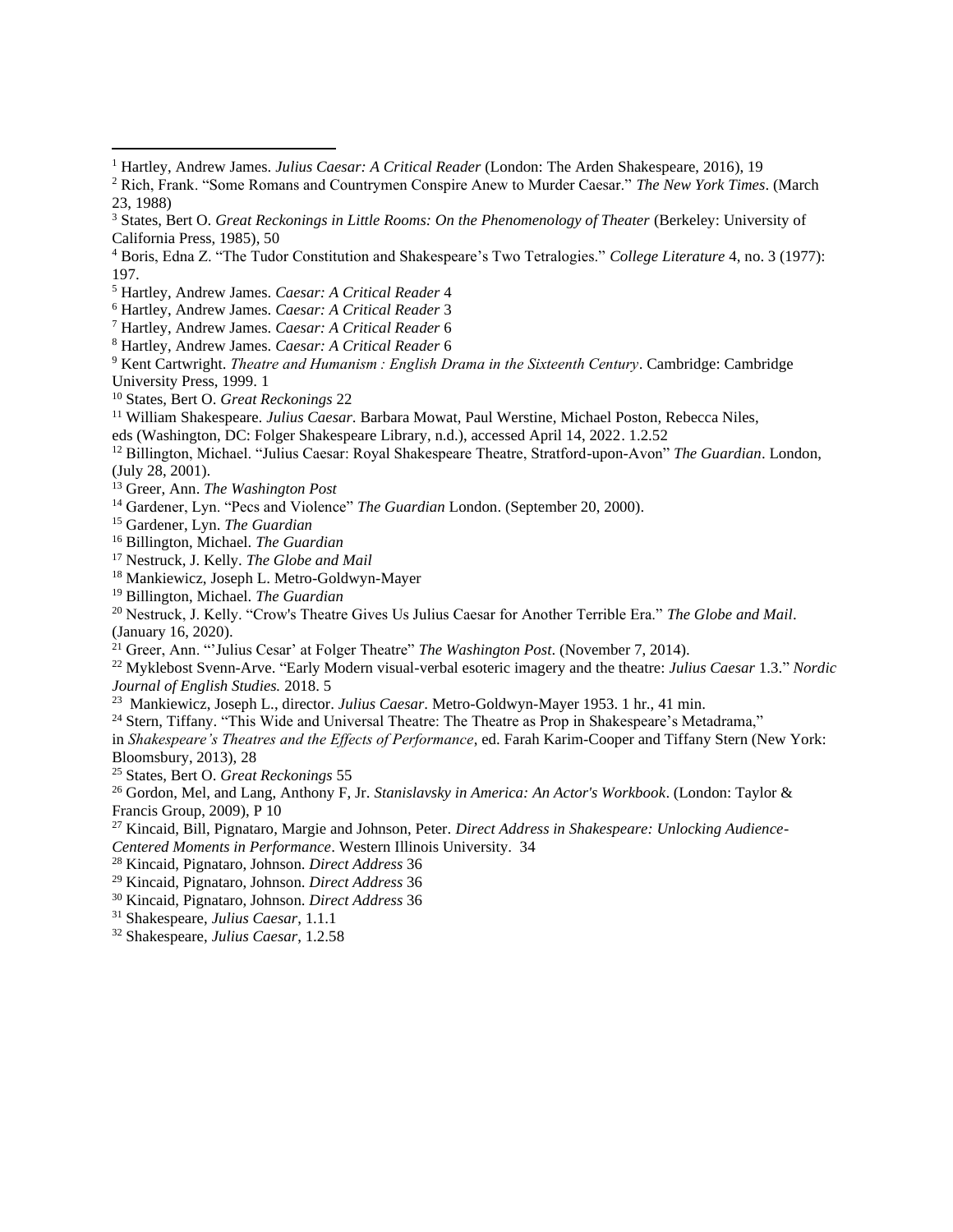### Bibliography

Andrew James Hartley. *Julius Caesar: A Critical Reader*. Arden Early Modern Drama Guides. London: The Arden Shakespeare, 2016.

Billington, Michael. "Julius Caesar: Royal Shakespeare Theatre, Stratford-upon-Avon",. *The Guardian*. London, (July 28, 2001).

Boris, Edna Z. "The Tudor Constitution and Shakespeare's Two Tetralogies." *College Literature* 4, no. 3 (1977): 197–209.

Gordon, Mel, and Lang, Anthony F, Jr. *Stanislavsky in America: An Actor's Workbook.* London: Taylor & Francis Group, 2009. Accessed December 14, 2021.

Greer, Ann. "'Julius Cesar' at Folger Theatre" *The Washington Post*. (November 7, 2014).

Kent Cartwright. *Theatre and Humanism : English Drama in the Sixteenth Century*. Cambridge: Cambridge University Press, 1999.

Kincaid, Bill, Pignataro, Margie and Johnson, Peter. *Direct Address in Shakespeare: Unlocking Audience-Centered Moments in Performance*. Western Illinois University.

Mankiewicz, Joseph L., director. *Julius Caesar*. Metro-Goldwyn-Mayer 1953. 1 hr., 41 min.

Myklebost S-A. *Early Modern visual-verbal esoteric imagery and the theatre: Julius Caesar* 1.3. Nordic Journal of English Studies. 2018;17(1):3–25.

Nestruck, J. Kelly. "Crow's Theatre Gives Us Julius Caesar for Another Terrible Era." *The Globe and Mail*. (January 16, 2020).

Pigman, G.W., III. "Elizabethan Rhetoric: Theory and Practice." CLIO 33, no. 3 (2004): 327+. Gale Literature Resource Center (accessed December 13, 2021).

Rich, Frank. "Some Romans and Countrymen Conspire Anew to Murder Caesar." *The New York Times*. (March 23, 1988).

Shakespeare, William. *Julilus Caesar*. Barbara Mowat, Paul Werstine, Michael Poston, Rebecca Niles, eds (Washington, DC: Folger Shakespeare Library, n.d.), accessed April 14, 2022

Sobchack, Vivian. *The Address of the Eye: A Phenomenology of Film Experience*. Princeton University Press, 1992. https://doi.org/10.2307/j.ctvzsmfbq.

States, Bert O. *Great Reckonings in Little Rooms: On the Phenomenology of Theater.* Berkeley: University of California Press, 1985.